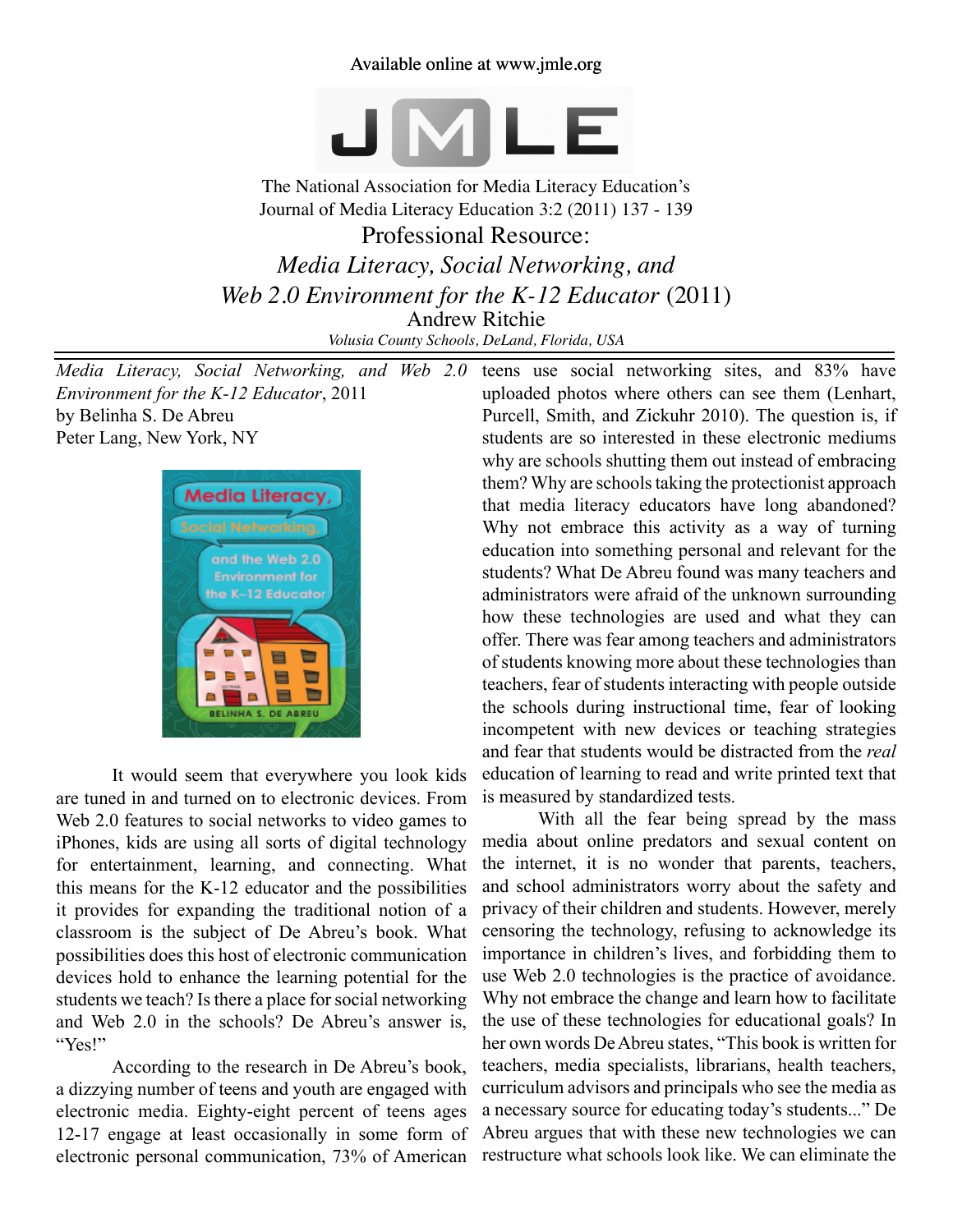old industrial mentality of schooling where kids learn the skills to be a part of a greater world and give kids a chance to be the creators of this greater world. De Abreu's reason for writing the book is self-explanatory,

The goal of this book is to take on what we know about the media and review media literacy education as a foundation of thought, then extend it to the technological world to include social networks and Web 2.0. In essence, we are looking at the traditional school house and designing one that takes a multidimensional look at media literacy education and opening its doors to allow students to be creators and producers of the global society of transformational education... (4)

This book answers questions about what place Web 2.0 has in our schools and gives the educator a resource of tools to use within the classroom that can help connect them with their students and bring to life this idea of media literacy. Part A defines media literacy and highlights the Five Core Concepts and Key Questions for Consumers and Producers and answers questions about how to restructure school from a media literacy perspective. By placing media literacy as an umbrella skill set, the school allows every subject area to utilize the Five Core Concepts. Chapter 1 defines media literacy for the educator explaining that media literacy is more process than content. It is a method of teaching rather than a subject area. For this reason, it can be used across the curriculum in any subject area. Chapter 2 highlights the role and the importance of focusing on critical thinking as the foundation for media literacy and education in general. The chapter also introduces to the K-12 educator the concept of critical media literacy which is about change, transforming history, and challenging traditional discourse with the understanding that each point of view carries its own agenda. The implications for the K-12 educator are clear – you can either use media literacy to teach to the status quo or you can use it to help students unlock the mysteries of power, hegemony, and privilege in cultures around the world.

Part B explores the topic of social networking within schools. Chapter 3 explains what participatory culture is, how social networking works online, and some of the important outgrowths from this technology such as a new text-based language. Chapter 4 discusses how the educator can engage their students with these new technologies. She makes the case that parents and educators should take the approach of learning about the technology to use it ethically and productively instead of allowing fear to be the main driving force behind censorship. It is the purpose of media literacy to tackle tough topics with students by exposing them to difficult issues on a developmentally appropriate level and teach them to think critically about their worlds instead of simply editing content in the name of protection.

Those who want to empower students realize that learning and teaching about media is about delving into that transformation and further engaging the pleasure principle, which determines how and what we choose to watch within the media. Those educators who carry this role are not interested in telling students that what they watch is wrong or inappropriate, but in understanding why these choices are made by young adults. (59)

Part C introduces the reader to a host of new technologies already in existence that educators can learn to use. Chapter 5 talks about the multitude of technologies that are not only out there but that the majority of teenagers are utilizing in their personal lives. At the end of the chapter she makes the strong statement that social networking belongs in schools if for no other reason than they are already there. Chapter 6 demonstrates the connection between media literacy, Web 2.0, social networking, and national standards in education. This is where she provides examples of how specific technology tools can be utilized during lessons on various subjects. For example, students can use Wikis to complete lab reports, Second Life for Algebra and Geometry assignments, and Survey Monkey for conducting real life surveys and analyzing the results thereby addressing math standards.

Part D delves into the controversial arena of ethics, privacy, and safety. Chapter 7 explores the concern that most parents have with internet technology and their children which is the exposure they will have to people who are on the internet with the intention of manipulating, harming, or exploiting children. Although this is a legitimate concern, restricting the internet and avoiding the Web 2.0 is a strategy based on fear of the unknown. Instead, what De Abreu argues is that parents need to teach their children how to interact appropriately with people they meet online and how to recognize danger. Learning to think independently and make responsible, ethical choices should be the goal